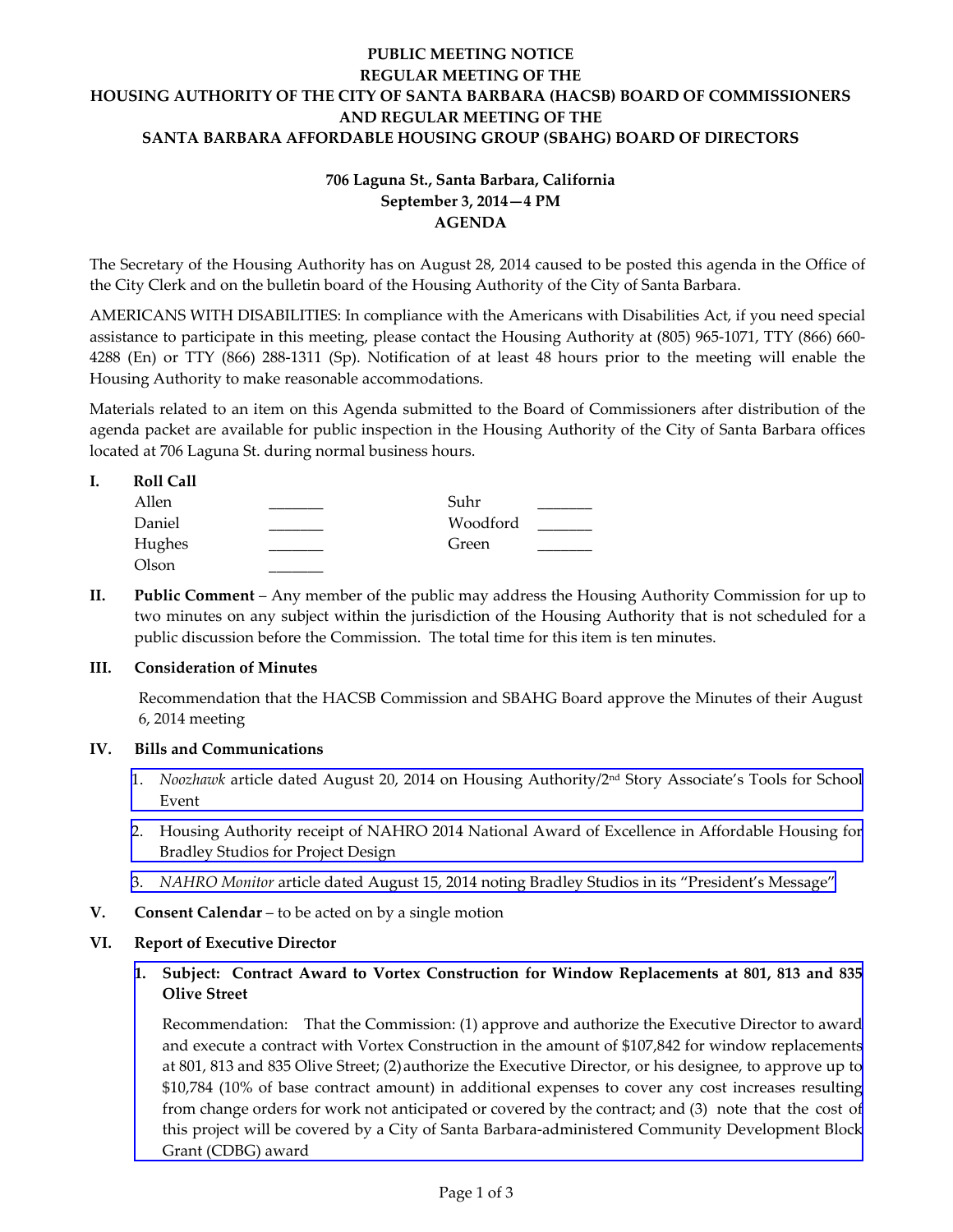# **2. Subject: Contract Award to Blackstar for Renovation Improvements to 2525 De La Vina Street**

Recommendation: That the Commission: (1) approve and authorize the Executive Director to award and execute a contract with Blackstar Construction in the amount of \$91,496.10 for the proposed renovation of 2525 De la Vina Street; (2) authorize the Executive Director, or his designee, to approve [up to \\$13,724 \(15% of base contract amount\) in additional expenses to cover any cost increases](http://www.hacsb.org/Library/agendas_minutes/2014/agenda_packet/Agenda_Packet_2014_09_03/item_VI_II_2014_09_03.pdf)  resulting from change orders for work not anticipated or covered by the contract; and (3) note that the cost of this project will be covered by a City of Santa Barbara-administered Community Development Block Grant (CDBG) award

# **3. Establishment of Rapid Re-Housing Fund for the Purpose of Assisting Homeless Persons with Grants for First Month Rent and Security Deposit**

Recommendation: That the Commission: (1) approve the establishment of a Rapid Re-Housing [Program fund in the amount of \\$100,000 for the purpose of assisting homeless persons and families](http://www.hacsb.org/Library/agendas_minutes/2014/agenda_packet/Agenda_Packet_2014_09_03/item_VI_III_2014_09_03.pdf)  with one time grants in an amount not to exceed \$2,500 per household to assist in meeting the cost of first month's rent and security deposit. Applicants for said grants must be very low income (50% of area median income or below). It is anticipated that the average amount of these one-time grants will be \$1,500; and (2) if approved, appropriate the needed funding from Section 8 Housing Choice Voucher Administrative Fee Reserves (subject to HUD approval for use of said Reserves) or Non-HUD Reserves should HUD not approve said use of Administrative Fee reserves

# **VII. Treasurer's Report**

# **1. [Subject: Audited Financial Statements for all Housing Authority Programs for the Fiscal Year](http://www.hacsb.org/Library/agendas_minutes/2014/agenda_packet/Agenda_Packet_2014_09_03/item_VII_I_2014_09_03.pdf) Ended March 31, 2014**

Recommendation: That the Commission accept and order filed the audited financial statements for all Housing Authority programs for the fiscal year ended March 31, 2014

# **2. [Subject: Renewal of Professional Services Agreement for Audit Services with Barton, Gonzalez](http://www.hacsb.org/Library/agendas_minutes/2014/agenda_packet/Agenda_Packet_2014_09_03/item_VII_II_2014_09_03.pdf) & Meyers, P.A.**

Recommendation: That the Commission find it in the best interests of the Authority to enter into a professional services agreement with the firm Barton, Gonzalez & Meyers, P.A. for audit services for the two fiscal years ending March 31, 2015 and 2016, without a competitive solicitation

# **3. Subject: Expenditure Resolution July, 2014**

[Recommendation: That the Commission adopt a resolution setting forth costs incurred and](http://www.hacsb.org/Library/agendas_minutes/2014/agenda_packet/Agenda_Packet_2014_09_03/item_VII_III_2014_09_03.pdf) payments made for the month of July, 2014

#### **VIII. Committee Reports** - None

# **IX. Unfinished Business** - None

**X. New Business** 

# **1. Subject: Increase in Rental Amounts Paid by Site Coordinators**

Recommendation: That the Commission adopt a resolution approving an amendment to [Appendices B1 and B2 of the Authority's Manual of Policies and Procedures relative to the rental](http://www.hacsb.org/Library/agendas_minutes/2014/agenda_packet/Agenda_Packet_2014_09_03/item_X_I_2014_09_03.pdf) amounts paid by site coordinators effective January 1, 2015

# **2. Subject: Resolution Authorizing Needed Actions Relative to Repositioning, Financing and Rehabilitating the Authority's 316 Units of Remaining HUD Assisted Public Housing Units Through HUD's Rental Assistance Demonstration (RAD) Program**

[Recommendation: That the Commission adopt a resolution: \(1\) approving the conveyance of 316](http://www.hacsb.org/Library/agendas_minutes/2014/agenda_packet/Agenda_Packet_2014_09_03/item_X_II_2014_09_03.pdf) units of HUD assisted Public Housing to soon to-be formed California limited partnerships as needed based on appraised value; (2) authorizing predevelopment loans for each HUD approved RAD transaction up to an aggregate amount of \$1,000,000; and (3) authorizing the Executive